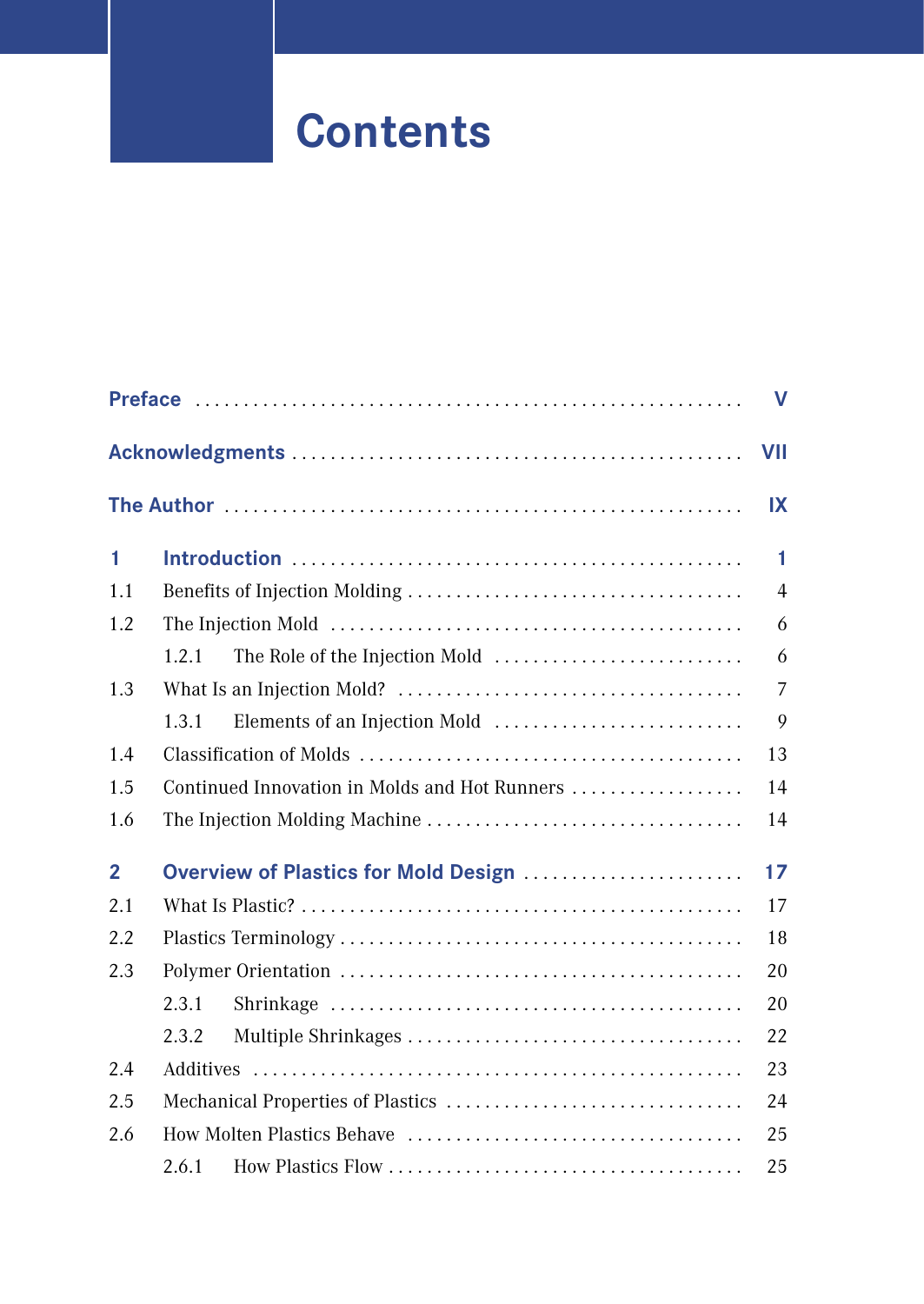|      | Pseudo-Plastic Behavior<br>2.6.1.1                              | 26 |
|------|-----------------------------------------------------------------|----|
|      | Plastic Flow in Runners and Cavities<br>2.6.2                   | 28 |
| 2.7  |                                                                 | 30 |
| 2.8  | Selection and Requirements for Plastic Materials                | 31 |
| 3    | Plastic Part Design for Mold Designers                          | 33 |
| 3.1  |                                                                 | 35 |
| 3.2  | Product Shape: How Can the Product Best Be Molded?              | 38 |
| 3.3  |                                                                 | 41 |
| 3.4  |                                                                 | 43 |
| 3.5  | $L/t$ Ratio (Length of Flow Divided by Wall Thickness) $\ldots$ | 46 |
| 3.6  |                                                                 | 47 |
| 3.7  |                                                                 | 48 |
| 3.8  |                                                                 | 49 |
| 3.9  |                                                                 | 51 |
| 3.10 |                                                                 | 52 |
| 3.11 |                                                                 | 52 |
| 3.12 |                                                                 | 53 |
|      | 3.12.1<br>CAE Filling Analysis for Gate Location Optimization   | 57 |
|      | 3.12.2<br>Two or More Gates per Cavity - Large Products         | 59 |
|      | 3.12.3                                                          | 61 |
|      | 3.12.4                                                          | 61 |
|      | 3.12.5<br>Deep Undercuts and Mold Design Complexity             | 62 |
| 3.13 | Re-Design of the Product to Avoid the Need for Side Cores       | 63 |
|      | 3.13.1<br>Selecting Other than the Conventional Parting Line    | 63 |
| 3.14 |                                                                 | 64 |
| 3.15 |                                                                 | 67 |
| 3.16 | Post-Molding Operations versus Mold Complexity                  | 69 |
| 3.17 | Plastic Part Tolerances and Effect on Mold Design               | 70 |
|      | 3.17.1<br>General and Specific Plastic Part Tolerances          | 72 |
|      | 3.17.2<br>Are Special Fits with Matching Products Required?     | 73 |
|      | 3.17.3<br>Tolerances for the Filling Volume                     | 73 |
| 3.18 | Stacking of Products and Free Dispensing                        | 74 |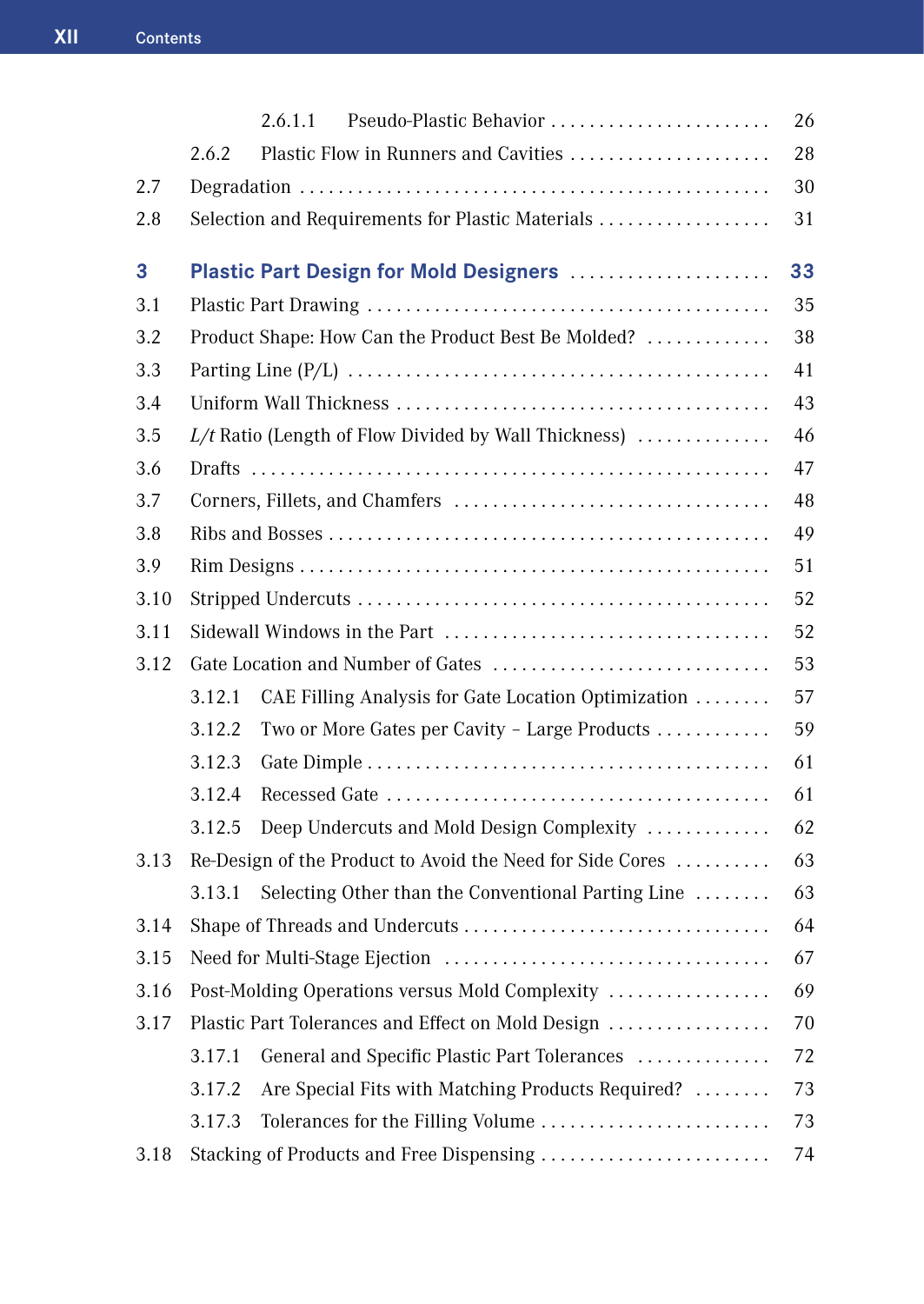| 3.19 |        |                                                 | Deliberate Mismatches for Easy Mold Design                                                | 78  |  |
|------|--------|-------------------------------------------------|-------------------------------------------------------------------------------------------|-----|--|
|      | 3.19.1 |                                                 |                                                                                           | 78  |  |
|      | 3.19.2 |                                                 | Mismatch between Two Matching Pieces, such as                                             |     |  |
|      |        |                                                 |                                                                                           | 80  |  |
| 3.20 |        |                                                 |                                                                                           | 81  |  |
|      | 3.20.1 |                                                 |                                                                                           | 82  |  |
|      |        | 3.20.1.1                                        | Molding Surface Finish for Ease of Ejection                                               | 84  |  |
|      | 3.20.2 |                                                 |                                                                                           | 85  |  |
| 3.21 |        |                                                 |                                                                                           | 86  |  |
| 3.22 |        |                                                 |                                                                                           | 86  |  |
|      | 3.22.1 |                                                 | Engravings versus Applied Labels                                                          | 86  |  |
|      | 3.22.2 |                                                 | Two-Color and Two-Material Engraving                                                      | 87  |  |
|      | 3.22.3 |                                                 |                                                                                           | 89  |  |
|      | 3.22.4 |                                                 |                                                                                           | 90  |  |
|      | 3.22.5 | 91                                              |                                                                                           |     |  |
|      | 3.22.6 |                                                 | Are the Locations Selected for Engraving Practical?                                       | 91  |  |
|      | 3.22.7 | Engravings in the Walls and Bottoms of Products |                                                                                           |     |  |
|      |        | 3.22.7.1                                        | Engravings on the Outside of the Product<br>(Engraved Cavities)                           | 92  |  |
|      |        | 3.22.7.2                                        | Engravings on the Inside of the Product<br>(Engraved Cores)                               | 94  |  |
| 3.23 |        |                                                 |                                                                                           | 95  |  |
|      | 3.23.1 |                                                 |                                                                                           |     |  |
|      | 3.23.2 |                                                 |                                                                                           |     |  |
|      | 3.23.3 |                                                 |                                                                                           | 101 |  |
|      |        | 3.23.3.1                                        | Parting Line Flash                                                                        | 102 |  |
|      |        | 3.23.3.2                                        | Gaps between Cavity and/or Core Parts and                                                 | 102 |  |
|      |        | 3.23.3.3                                        | Clearance of Ejector Pins and Ejector Sleeves                                             | 104 |  |
|      |        | 3.23.3.4                                        | Hiding the Gate Mark                                                                      | 105 |  |
|      | 3.23.4 |                                                 |                                                                                           | 105 |  |
|      |        | 3.23.4.1                                        | Location of Weld Lines                                                                    | 106 |  |
|      | 3.23.5 |                                                 | Surface Defects (Flow Marks, Splay, Record Grooves,<br>Haze, Jetting, Hooks, and Ripples) | 107 |  |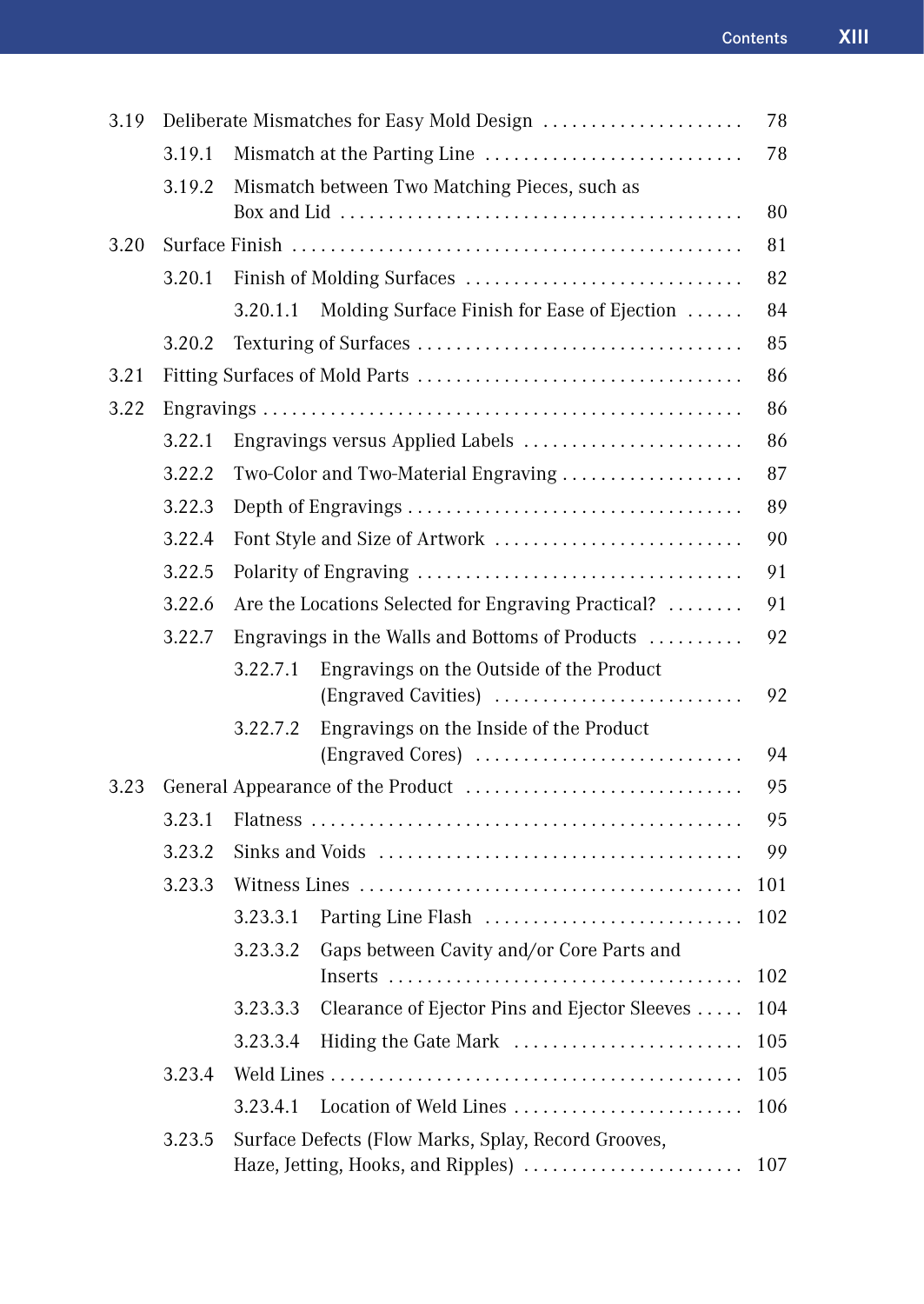| 3.24 |        | Identification of the Molded Piece                        | 109 |
|------|--------|-----------------------------------------------------------|-----|
| 3.25 |        |                                                           | 110 |
|      | 3.25.1 | The Role of Gate Location in Increasing Product Strength  | 111 |
| 3.26 |        |                                                           | 112 |
|      | 3.26.1 | Holes and Counter-Bores for Assembly Screws or Rivets     | 113 |
|      | 3.26.2 |                                                           | 114 |
| 4    |        |                                                           |     |
|      |        | Specifying the Right Machine for the Mold  117            |     |
| 4.1  |        |                                                           | 120 |
| 4.2  |        |                                                           | 125 |
| 4.3  |        | Platen Mounting Pattern and Ejector Positions             | 127 |
| 4.4  |        |                                                           | 127 |
| 4.5  |        |                                                           | 127 |
|      | 4.5.1  | Extruder Shot Size Calculation                            | 128 |
|      |        | Shot Size Calculation for Cold Runners<br>4.5.1.1         | 129 |
|      |        | 4.5.1.2<br>Shot Size Calculation for Hot Runners          | 131 |
|      |        | 4.5.1.3<br>Extruder Sizing Calculation                    | 131 |
|      | 4.5.2  | Requirements for Machine Plasticizing Capacity            | 132 |
|      |        | Impact of Light-Weighting the Product<br>4.5.2.1          | 135 |
|      | 4.5.3  |                                                           | 136 |
| 4.6  |        |                                                           | 136 |
|      | 4.6.1  |                                                           | 137 |
|      | 4.6.2  |                                                           | 139 |
| 4.7  |        |                                                           | 143 |
|      | 4.7.1  | Reciprocating Screw versus Two-Stage Injection Units      | 143 |
|      | 4.7.2  | Injection Speed and Pressure Requirements                 | 145 |
|      |        | Need for High Injection Pressures<br>4.7.2.1              | 149 |
| 5    |        | <b>Factors Affecting the Design of an Injection Mold </b> | 151 |
|      |        |                                                           |     |
| 5.1  |        | Total Equipment Productivity (TEP) Objectives             | 151 |
| 5.2  |        |                                                           | 153 |
| 5.3  |        |                                                           | 153 |
| 5.4  |        |                                                           | 154 |
|      | 5.4.1  |                                                           | 155 |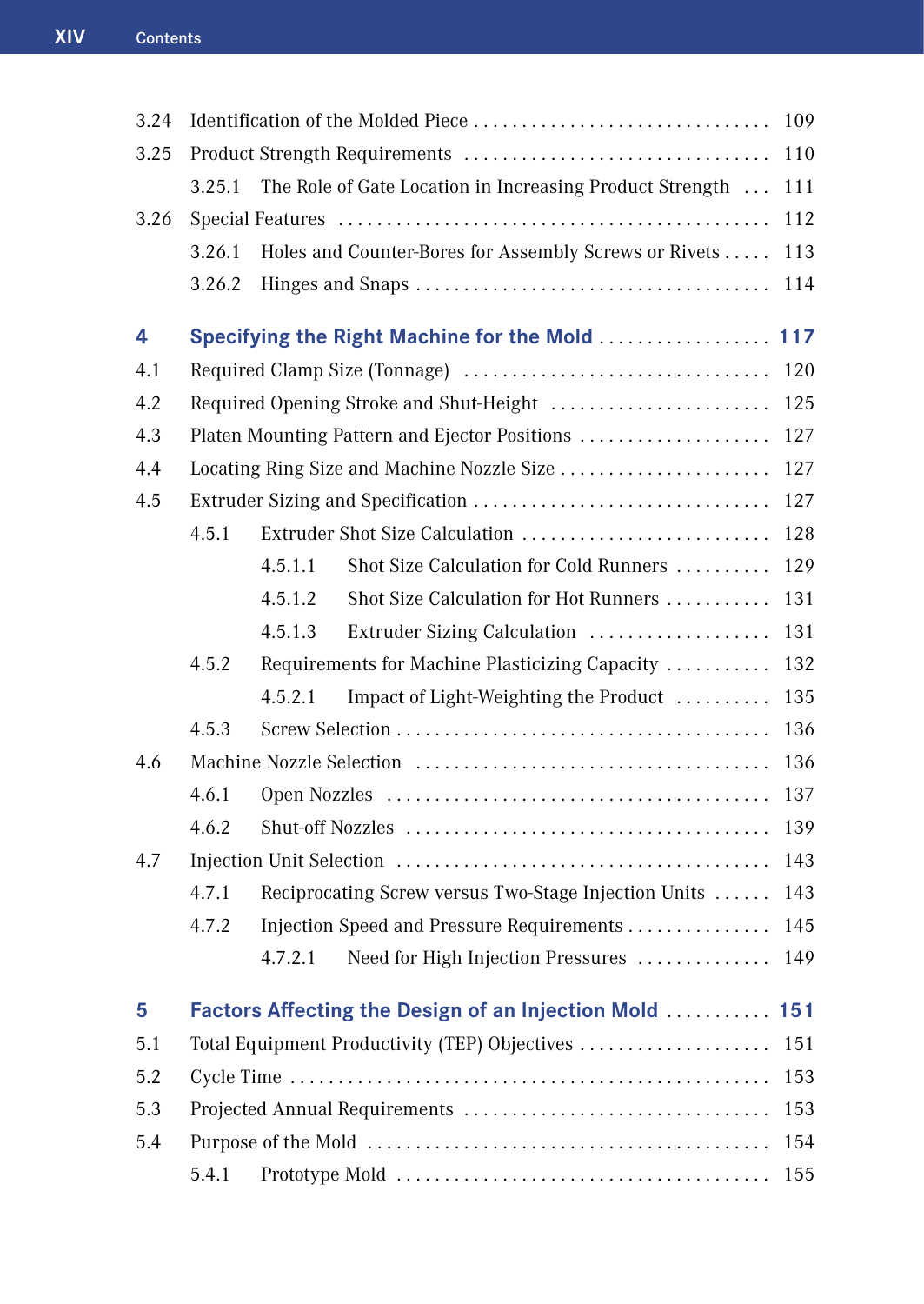|     | 5.4.2 |         |                                                                                        | 156 |
|-----|-------|---------|----------------------------------------------------------------------------------------|-----|
|     | 5.4.3 |         | Combination of Prototype and Experimental Mold                                         | 157 |
|     | 5.4.4 |         |                                                                                        | 158 |
|     | 5.4.5 |         |                                                                                        | 158 |
|     | 5.4.6 |         | Existing Product, Large Quantities                                                     | 159 |
|     | 5.4.7 |         | Limited Quantities, Limited Product Lifecycle                                          | 160 |
|     | 5.4.8 |         | Short Runs, Small Production Requirements                                              | 160 |
| 5.5 |       |         |                                                                                        | 161 |
| 5.6 |       |         |                                                                                        | 162 |
|     | 5.6.1 |         | Condition of Ambient (Shop) Air                                                        | 163 |
| 5.7 |       |         |                                                                                        | 165 |
|     | 5.7.1 |         |                                                                                        | 166 |
|     | 5.7.2 |         |                                                                                        | 167 |
| 5.8 |       |         |                                                                                        | 168 |
| 6   |       |         |                                                                                        | 171 |
| 6.1 |       | 172     |                                                                                        |     |
|     | 6.1.1 |         |                                                                                        | 172 |
|     | 6.1.2 |         | Wall Thickness of Product                                                              | 174 |
|     | 6.1.3 |         |                                                                                        | 175 |
|     | 6.1.4 |         |                                                                                        | 176 |
|     |       | 6.1.4.1 | Molds for Small-Scale Production (Fewer than<br>Approx. 1000 Pieces)                   | 177 |
|     |       | 6.1.4.2 | Molds for Large-Scale Production of Products<br>$0.4 - 1.3$ mm $(0.015 - 0.050)$ Thick | 177 |
|     |       | 6.1.4.3 | Molds for Large-Scale Production of Products<br>$>3$ mm (0.120") Thick                 | 178 |
|     |       | 6.1.4.4 | Molds for Most Other Products                                                          | 181 |
|     | 6.1.5 |         |                                                                                        | 182 |
|     | 6.1.6 |         |                                                                                        | 182 |
|     | 6.1.7 |         |                                                                                        | 183 |
|     |       | 6.1.7.1 | Machine Dry Cycle                                                                      | 183 |
|     |       | 6.1.7.2 | Timing of Ejection and Stroke Required                                                 | 186 |
|     | 6.1.8 |         | Impact of Cold Runners versus Hot Runners on Cycle Time                                | 195 |
| 6.2 |       |         |                                                                                        | 196 |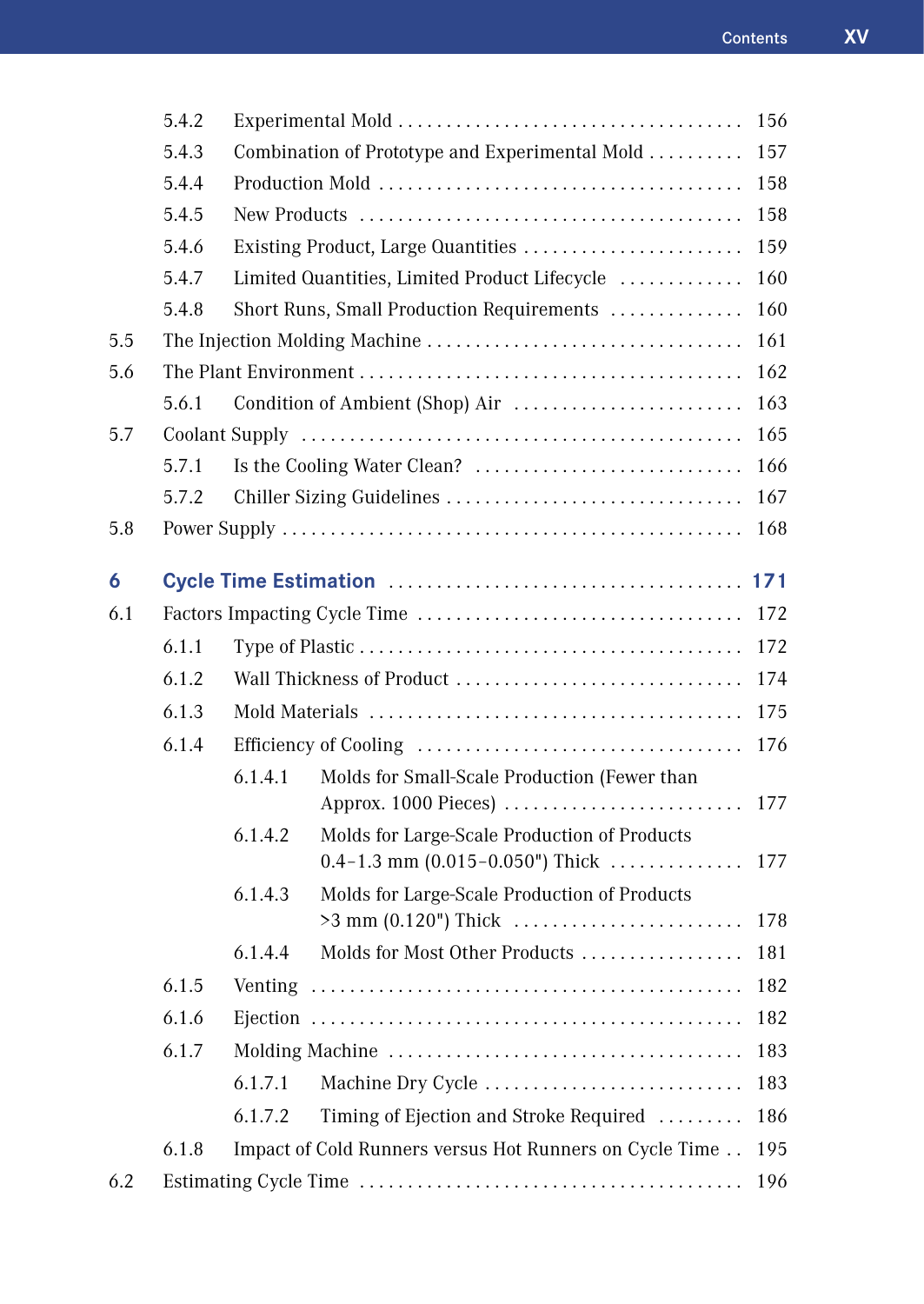| 7   |       |         |                                               |     |
|-----|-------|---------|-----------------------------------------------|-----|
| 7.1 |       |         |                                               | 201 |
| 7.2 |       |         |                                               | 204 |
| 7.3 |       |         |                                               | 206 |
| 7.4 |       |         |                                               | 207 |
| 8   |       |         | Mold Layout, Drawings, and Inspection  217    |     |
| 8.1 |       |         |                                               | 217 |
| 8.2 |       |         |                                               | 218 |
|     | 8.2.1 |         |                                               | 220 |
|     |       | 8.2.1.1 | Mechanical Features                           | 220 |
|     | 8.2.2 |         |                                               | 223 |
|     | 8.2.3 |         | Additional Requirements                       | 224 |
| 8.3 |       |         |                                               | 227 |
|     | 8.3.1 |         | Minimum Number of Cavities                    | 228 |
|     | 8.3.2 |         | Preferred (Practical) Number of Cavities      | 230 |
| 8.4 |       |         |                                               | 231 |
|     | 8.4.1 |         |                                               | 231 |
|     | 8.4.2 |         |                                               | 232 |
|     | 8.4.3 |         |                                               | 233 |
|     | 8.4.4 |         | Additional Information on the Drawings        | 233 |
| 8.5 |       |         | Mold Layout and Assembly Drawings             | 233 |
|     | 8.5.1 |         |                                               |     |
|     | 8.5.2 |         | Symmetry of Layout, Balancing of Clamp        | 234 |
|     | 8.5.3 |         |                                               | 234 |
|     | 8.5.4 |         |                                               |     |
|     | 8.5.5 |         | Bill of Materials (BOM) and "Ballooning"  235 |     |
|     | 8.5.6 |         |                                               | 235 |
| 8.6 |       |         |                                               | 236 |
|     | 8.6.1 |         |                                               | 236 |
|     | 8.6.2 |         |                                               | 237 |
|     |       | 8.6.2.1 |                                               | 237 |
|     |       | 8.6.2.2 | Internal Tapers                               | 237 |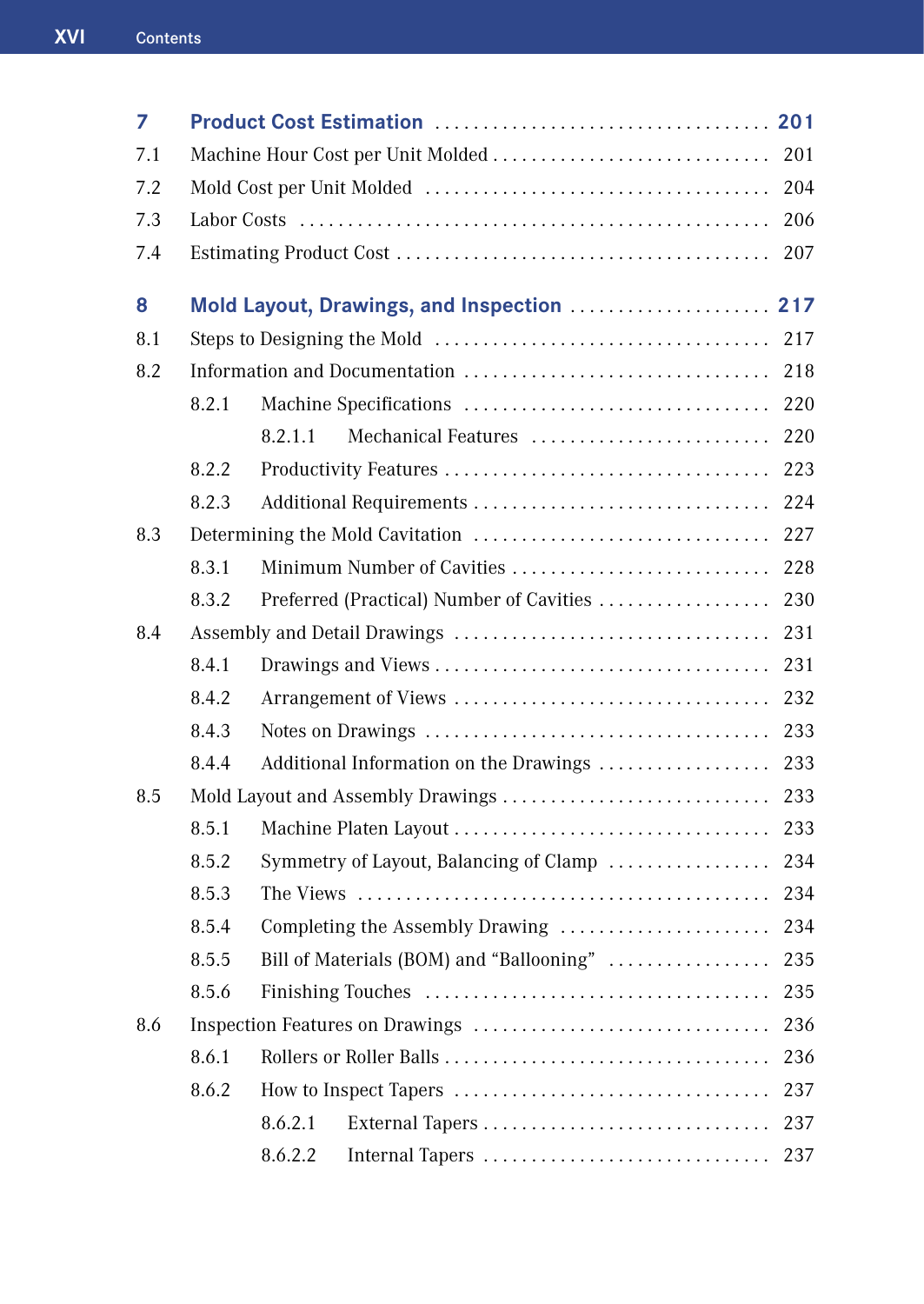|      |        | 8.6.2.3  | Angled Surfaces                                    | 238 |
|------|--------|----------|----------------------------------------------------|-----|
|      |        | 8.6.2.4  | Construction (Checking) Balls  239                 |     |
| 8.7  |        |          |                                                    | 240 |
|      | 8.7.1  |          |                                                    |     |
|      | 8.7.2  |          |                                                    | 241 |
|      | 8.7.3  |          |                                                    | 242 |
| 9    |        |          |                                                    |     |
| 9.1  |        |          |                                                    | 245 |
| 9.2  |        |          |                                                    |     |
| 9.3  |        |          |                                                    | 248 |
| 9.4  |        |          |                                                    | 248 |
|      | 9.4.1  |          | Deflection of Mold Plates                          | 249 |
|      | 9.4.2  |          | Calculation of Plate Deflection and Stress         | 250 |
| 9.5  |        |          |                                                    | 252 |
| 9.6  |        |          |                                                    | 253 |
|      | 9.6.1  |          |                                                    | 253 |
|      |        | 9.6.1.1  |                                                    |     |
|      |        | 9.6.1.2  | Dowel Pins and Bushings                            | 254 |
|      |        | 9.6.1.3  | Leader Pins with Piston and Stroke Limiters        | 255 |
| 9.7  |        |          |                                                    | 256 |
| 9.8  |        |          |                                                    | 257 |
| 9.9  |        |          | Mold Handling - Lift Holes, Lift Bars, and Latches | 257 |
|      | 9.9.1  |          |                                                    | 257 |
|      | 9.9.2  |          |                                                    | 260 |
|      |        | 9.9.2.1  | Latches for Mold Servicing                         | 260 |
| 9.10 |        |          |                                                    | 263 |
| 10   |        |          | Cavity and Core Design Overview                    | 265 |
| 10.1 |        |          |                                                    | 265 |
| 10.2 |        |          |                                                    | 266 |
| 10.3 |        |          |                                                    | 267 |
|      | 10.3.1 |          | Where Should the Parting Line Be Located?          | 267 |
|      |        | 10.3.1.1 | Primary Parting Line                               | 268 |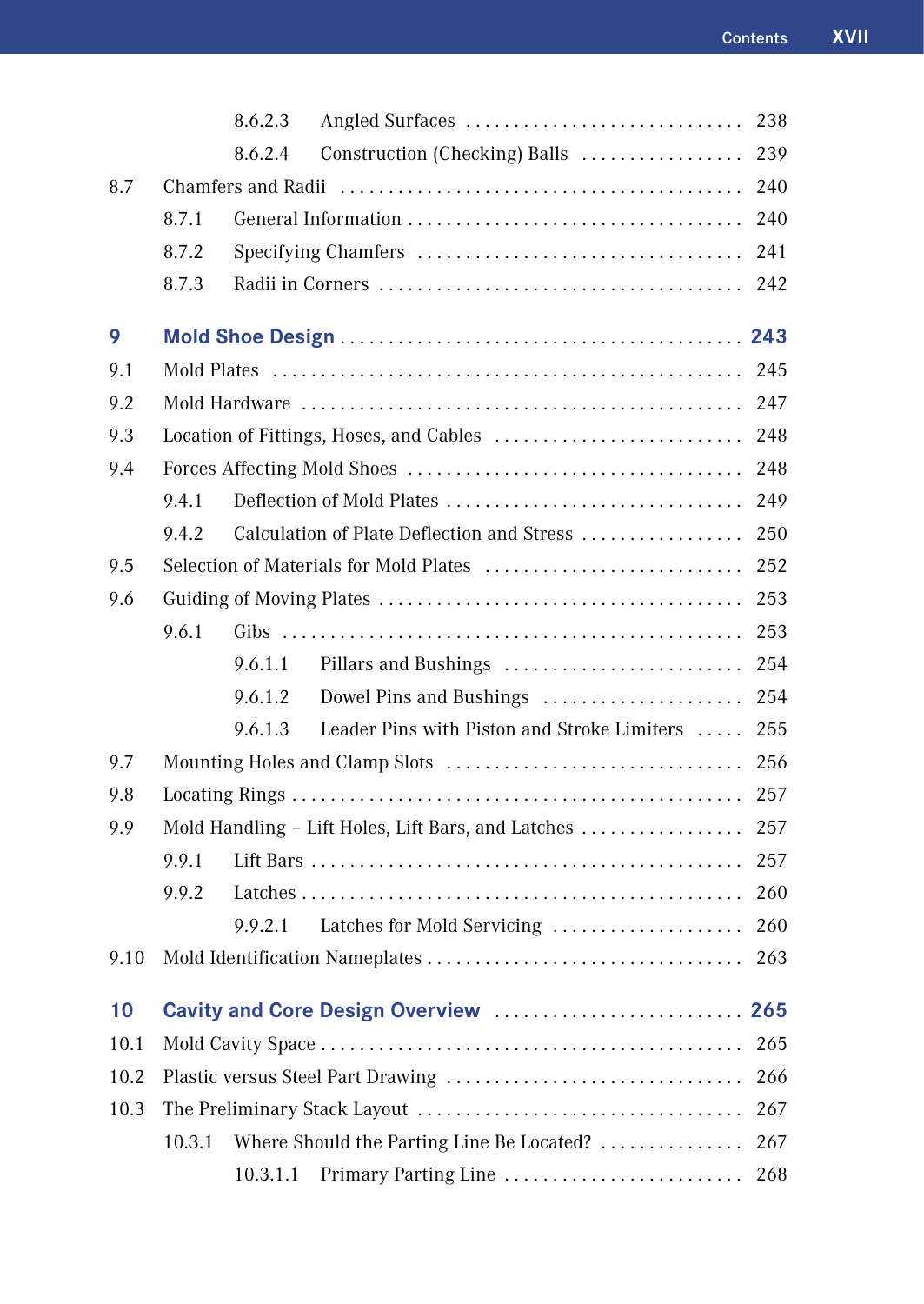|      |        | Secondary Parting Lines: Split Molds and<br>10.3.1.2       | 270 |
|------|--------|------------------------------------------------------------|-----|
|      | 10.3.2 | Will the Product Pull out of the Cavity and Stay           |     |
|      |        |                                                            | 271 |
|      | 10.3.3 | Will the Product Eject Easily from the Core?               | 273 |
|      | 10.3.4 |                                                            | 275 |
| 10.4 |        | Determining the Method of Cavity Construction              | 276 |
|      | 10.4.1 | Cavity and/or Core Are Cut Right into the Mold Plate       | 277 |
|      | 10.4.2 |                                                            | 277 |
| 10.5 |        | Stack Sizing and Total Area of the Stack                   | 278 |
| 10.6 |        |                                                            | 279 |
|      | 10.6.1 | Checking for Sufficient Steel Shut-off Area in Stack       | 280 |
|      | 10.6.2 | Checking for Stack Compression due to Clamp Tonnage        | 281 |
|      | 10.6.3 | Checking for Acceptable Hoop Stress in the Cavity          | 283 |
| 10.7 |        |                                                            | 285 |
| 10.8 |        |                                                            | 286 |
| 10.9 |        |                                                            | 287 |
|      | 10.9.1 |                                                            | 289 |
|      | 10.9.2 | Vent Grooves and Channels                                  | 289 |
|      | 10.9.3 |                                                            | 290 |
|      | 10.9.4 |                                                            | 291 |
|      | 10.9.5 |                                                            | 291 |
|      | 10.9.6 | Core Cap and Core Sidewall Venting                         | 292 |
| 11   |        |                                                            |     |
| 11.1 |        |                                                            | 294 |
| 11.2 |        |                                                            | 295 |
| 11.3 |        |                                                            | 297 |
|      | 11.3.1 | Machine Opening Stroke for Ejection                        | 297 |
|      | 11.3.2 |                                                            | 300 |
|      | 11.3.3 | Surface Finish Forces on Ejection                          | 301 |
|      |        | Mold Surface Roughness<br>11.3.3.1                         | 301 |
|      |        | Molding Surface Finish Guidelines for Ejection<br>11.3.3.2 | 302 |
| 11.4 |        |                                                            | 303 |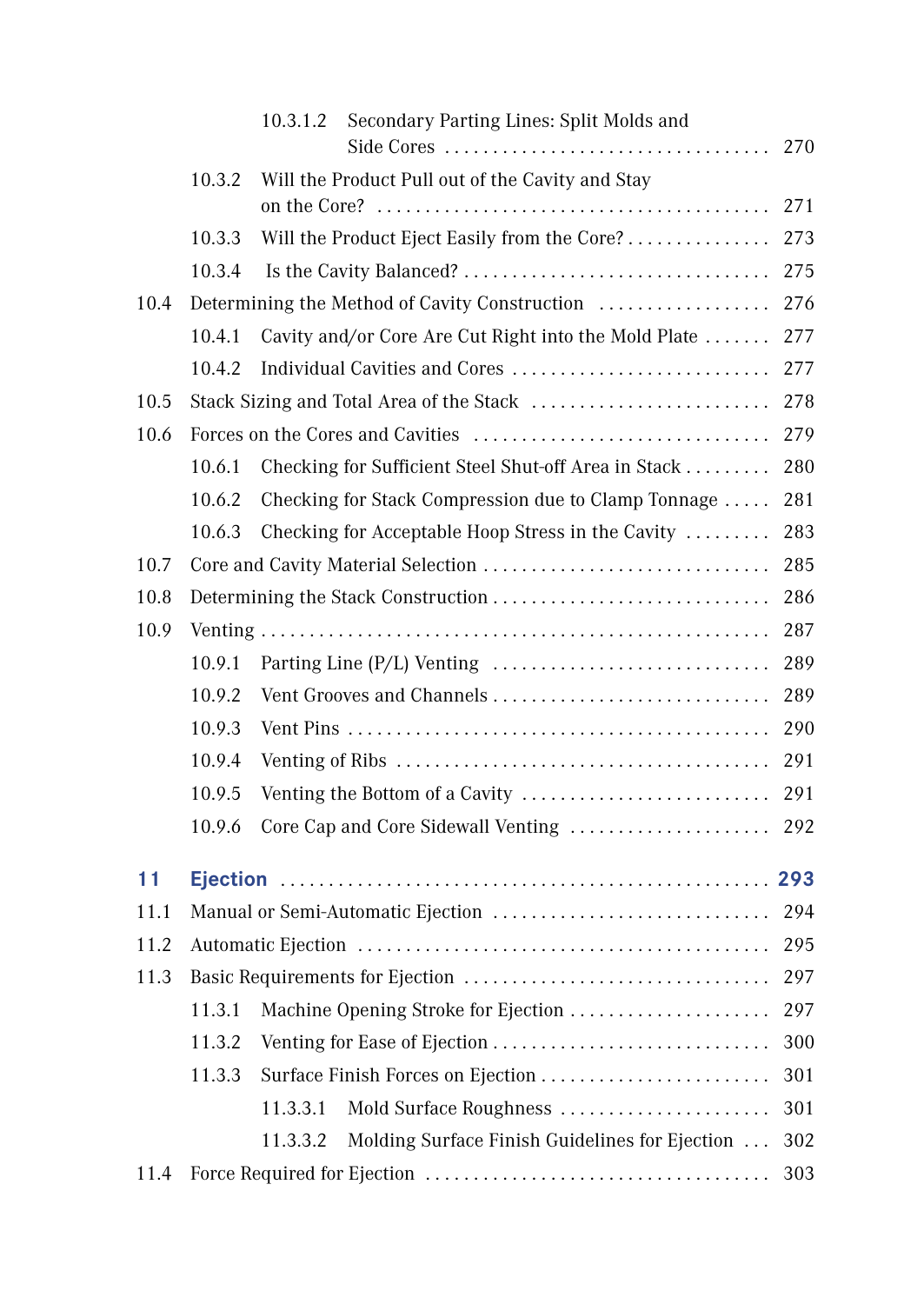| 11.5 |        |                                                            | 303 |
|------|--------|------------------------------------------------------------|-----|
|      | 11.5.1 | Ejection of Deep Cup-Shaped Parts                          | 305 |
|      | 11.5.2 | Ejection of Parts with Deep Ribs                           | 305 |
|      | 11.5.3 |                                                            | 307 |
|      | 11.5.4 |                                                            | 308 |
|      | 11.5.5 |                                                            | 309 |
|      | 11.5.6 | Ejection of Cold Runners                                   | 311 |
| 11.6 |        |                                                            | 315 |
|      | 11.6.1 | Ejector Pin Clearance (Fit) and Length of Land             | 317 |
|      | 11.6.2 |                                                            | 318 |
|      | 11.6.3 | Number, Size, and Location of Ejector Pins                 | 320 |
|      |        | Ejector Pin Sizing<br>11.6.3.1                             | 320 |
|      |        | Ejector Pin Locations<br>11.6.3.2                          | 321 |
|      | 11.6.4 |                                                            | 322 |
|      | 11.6.5 | Preventing Ejector Pins from Turning                       | 323 |
| 11.7 |        |                                                            | 324 |
|      | 11.7.1 |                                                            | 324 |
|      | 11.7.2 |                                                            | 325 |
|      | 11.7.3 | Number and Location of Machine Ejectors to Be Used         | 325 |
|      | 11.7.4 | Calculation of Ejector Plate Deflection                    | 325 |
|      | 11.7.5 | Ejector Pin Retainer Plate                                 | 326 |
|      | 11.7.6 |                                                            | 328 |
|      | 11.7.7 |                                                            | 329 |
|      |        | 11.7.7.1<br>Guiding Ejector Plates                         | 331 |
|      | 11.7.8 |                                                            | 332 |
|      |        | 11.7.8.1<br>Tie Ejector Plate to Machine's Ejector Plate   | 333 |
|      |        | 11.7.8.2 Linkages Attached to the Mold                     | 333 |
|      |        | 11.7.8.3<br>Return Springs                                 | 333 |
|      |        | 11.7.8.4<br>Air Cylinders (Air Springs) for Ejector Return | 336 |
|      |        | 11.7.8.5<br>Early Ejector Return Systems                   | 337 |
| 11.8 |        |                                                            | 338 |
|      | 11.8.1 | General Rules for Stripper Ejection                        | 339 |
|      | 11.8.2 |                                                            | 341 |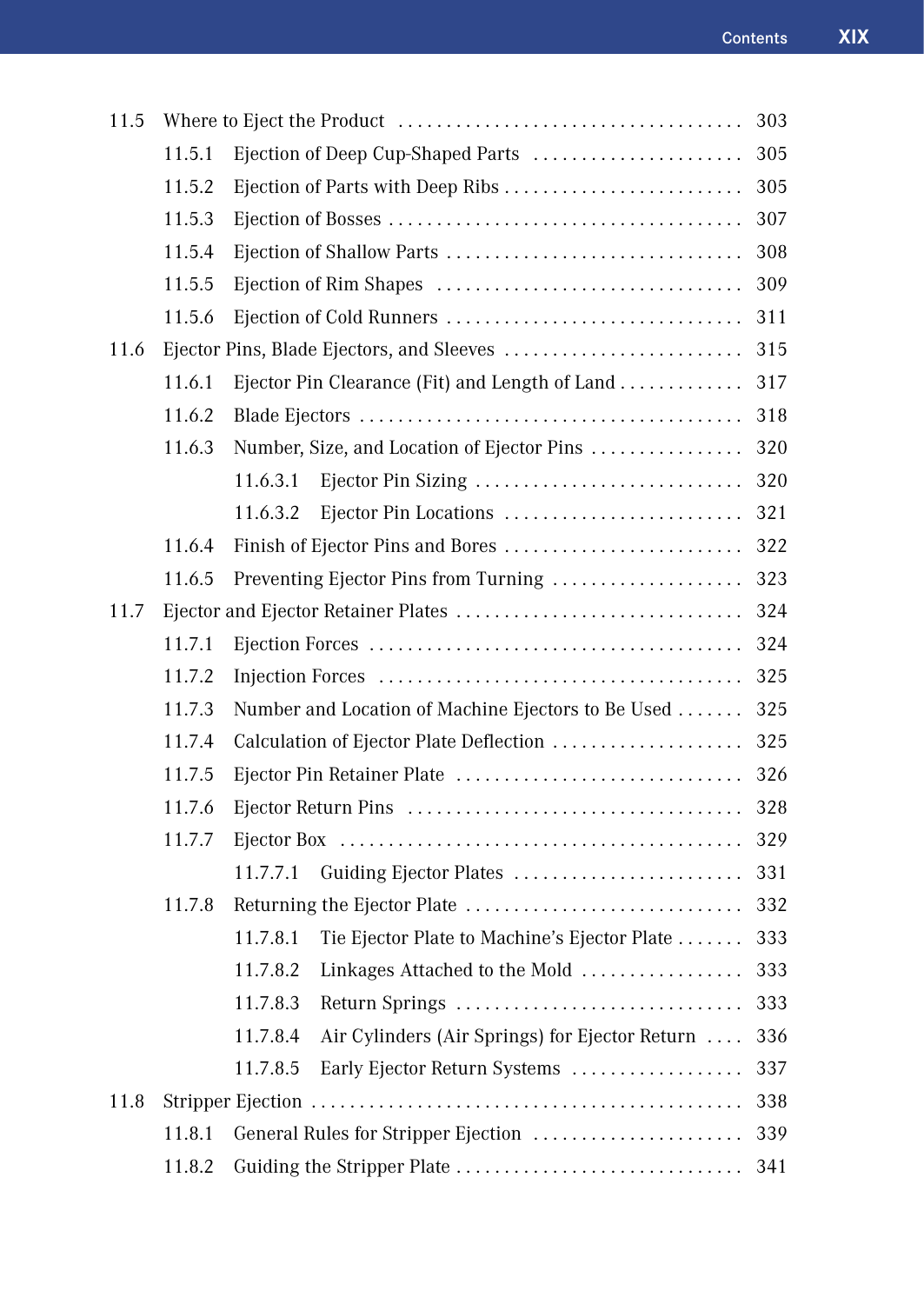|      | 11.8.3 |                                                               | 343 |
|------|--------|---------------------------------------------------------------|-----|
|      |        | Fixed Stripper Rings or Stripper Inserts<br>11.8.3.1          | 343 |
|      |        | Floating Stripper Rings<br>11.8.3.2                           | 344 |
|      | 11.8.4 |                                                               | 346 |
|      | 11.8.5 | Stripper Ring Ejection of Lids                                | 347 |
|      | 11.8.6 | Stripping from the Injection (Cavity) Side                    | 348 |
| 11.9 |        |                                                               | 348 |
|      | 11.9.1 | Requirements and Timing for Air Ejection                      | 350 |
|      | 11.9.2 |                                                               | 351 |
|      | 11.9.3 |                                                               | 355 |
|      |        | Fixed Core Air<br>11.9.3.1                                    | 355 |
|      |        | Stroking Core Air<br>11.9.3.2                                 | 357 |
|      |        | 11.9.3.3<br>Combination of Air Poppet and                     |     |
|      |        | Stroking Core Air                                             | 358 |
|      | 11.9.4 |                                                               | 359 |
|      | 11.9.5 |                                                               | 360 |
|      | 11.9.6 |                                                               | 361 |
|      |        | 11.10 Ejection of Significant Undercuts                       | 363 |
|      |        | 11.10.1 Cam Ejection (Internal and External) Using Neck Rings | 363 |
|      |        |                                                               | 365 |
|      |        |                                                               | 367 |
|      |        |                                                               | 369 |
|      |        |                                                               | 371 |
|      |        | 11.10.5.1 Split-Cavity Movement on Angled Pins                | 374 |
|      |        |                                                               | 375 |
|      |        | 11.10.7 Cam and Harmonic Linkage Ejection                     | 376 |
|      |        | 11.11 Multiple Ejection Strokes                               | 377 |
|      |        |                                                               | 378 |
|      |        | 11.12.1 Why and When to Use Multi-Stage Ejection              | 378 |
|      |        | 11.12.2 Typical Two-Stage Ejection Actuations                 | 379 |
|      |        | 11.12.2.1 Latch Locks (Internal and External)                 | 381 |
|      |        | 11.12.2.2 Two-Stage Ejection with Levers                      | 383 |
|      |        | 11.12.3 Moving-Cavity Ejection Assist                         | 384 |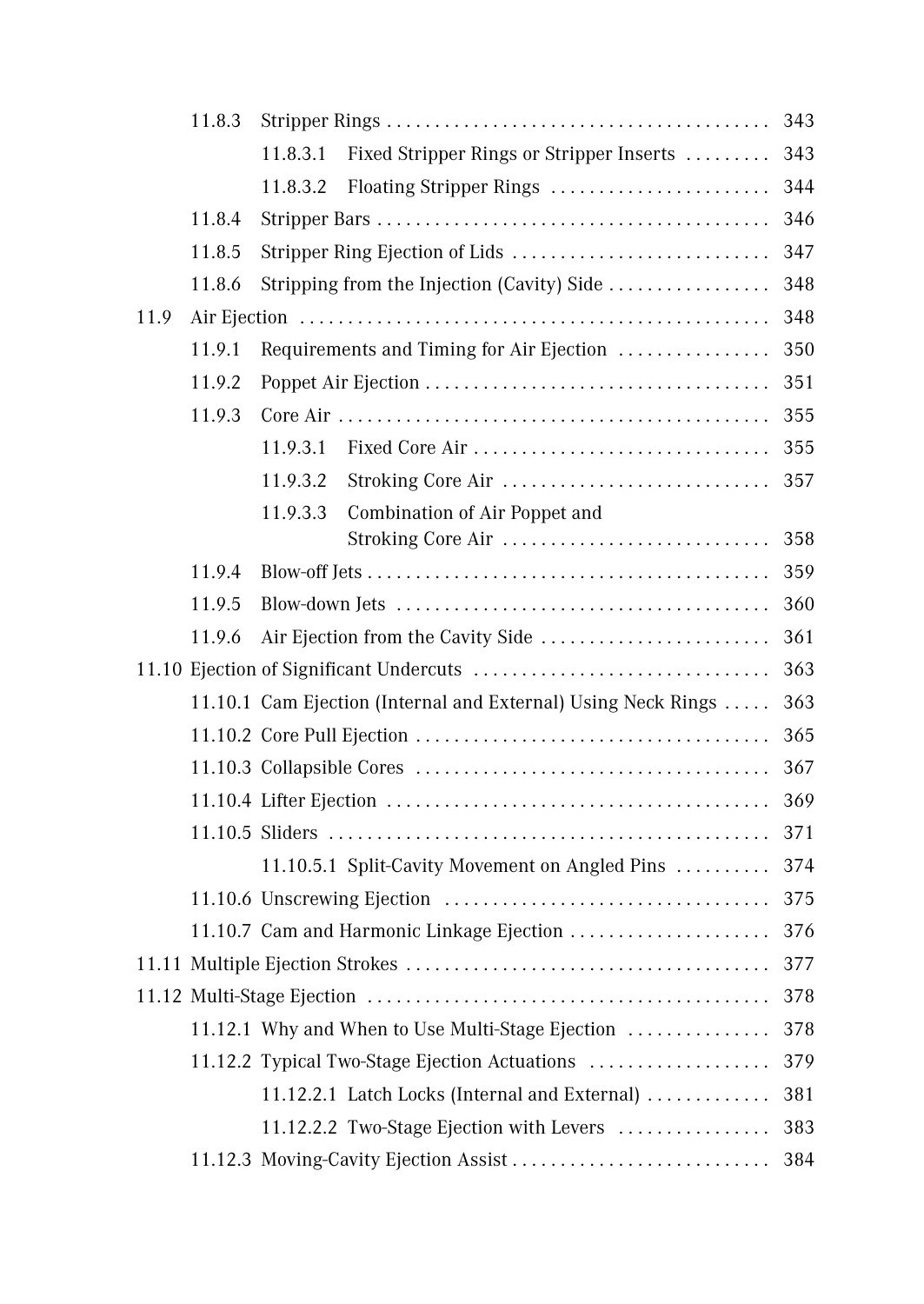| 12   |        |          |                                                            | 387 |
|------|--------|----------|------------------------------------------------------------|-----|
| 12.1 |        |          | Injection and Mold Temperatures for Common Plastics        | 390 |
| 12.2 |        |          |                                                            | 391 |
| 12.3 |        |          | What Affects Mold Cooling Performance?                     | 392 |
|      | 12.3.1 |          | Temperature of the Cooling Medium                          | 393 |
|      | 12.3.2 |          | Achieving Steady-State Temperature in the Mold             | 393 |
| 12.4 |        |          | Principles of Heat Transfer and Thermodynamics             | 395 |
|      | 12.4.1 |          |                                                            | 396 |
|      | 12.4.2 |          | Melting and Cooling Behavior of Plastics                   | 398 |
|      | 12.4.3 |          | Conduction and Thermal Conductivity                        | 399 |
|      |        | 12.4.3.1 | Thermal Conductivity Values                                | 400 |
|      | 12.4.4 |          | Convective Heat Transfer                                   | 401 |
|      |        | 12.4.4.1 | Reynolds Number (Re)                                       | 401 |
|      |        | 12.4.4.2 | Pressure Drop of Coolant Supply and<br>Return Lines        | 403 |
|      |        | 12.4.4.3 | Cross-Section of Channels                                  | 403 |
|      |        | 12.4.4.4 | Length of Cooling Lines                                    | 403 |
|      |        | 12.4.4.5 | Coolant Viscosity                                          | 403 |
|      |        | 12.4.4.6 | Condition of Channels                                      | 404 |
| 12.5 |        |          | Calculation of Cooling Requirements for a Mold             | 404 |
|      | 12.5.1 |          | Heat Input Required to Condition the Plastic for Injection | 404 |
|      | 12.5.2 |          | Cooling Required to Remove the Inputted Heat               | 405 |
|      | 12.5.3 |          | Temperature of Cooling Water                               | 406 |
|      | 12.5.4 |          | Quantity of Cooling Water Required                         | 407 |
|      | 12.5.5 |          | Efficiency of Cooling on Required Water Flow               | 408 |
| 12.6 |        |          |                                                            | 409 |
| 12.7 |        |          |                                                            | 411 |
|      | 12.7.1 |          | Series and Parallel Plate Cooling                          | 412 |
|      | 12.7.2 |          | Distance of Waterlines from Holes and Surfaces             | 415 |
|      | 12.7.3 |          | Plugging of Cooling Channels                               | 416 |
|      | 12.7.4 |          | Plugs and Baffles in Plates                                | 417 |
|      | 12.7.5 |          |                                                            | 419 |
|      |        | 12.7.5.1 | Calculation of the Sizes of Cooling Channels               | 420 |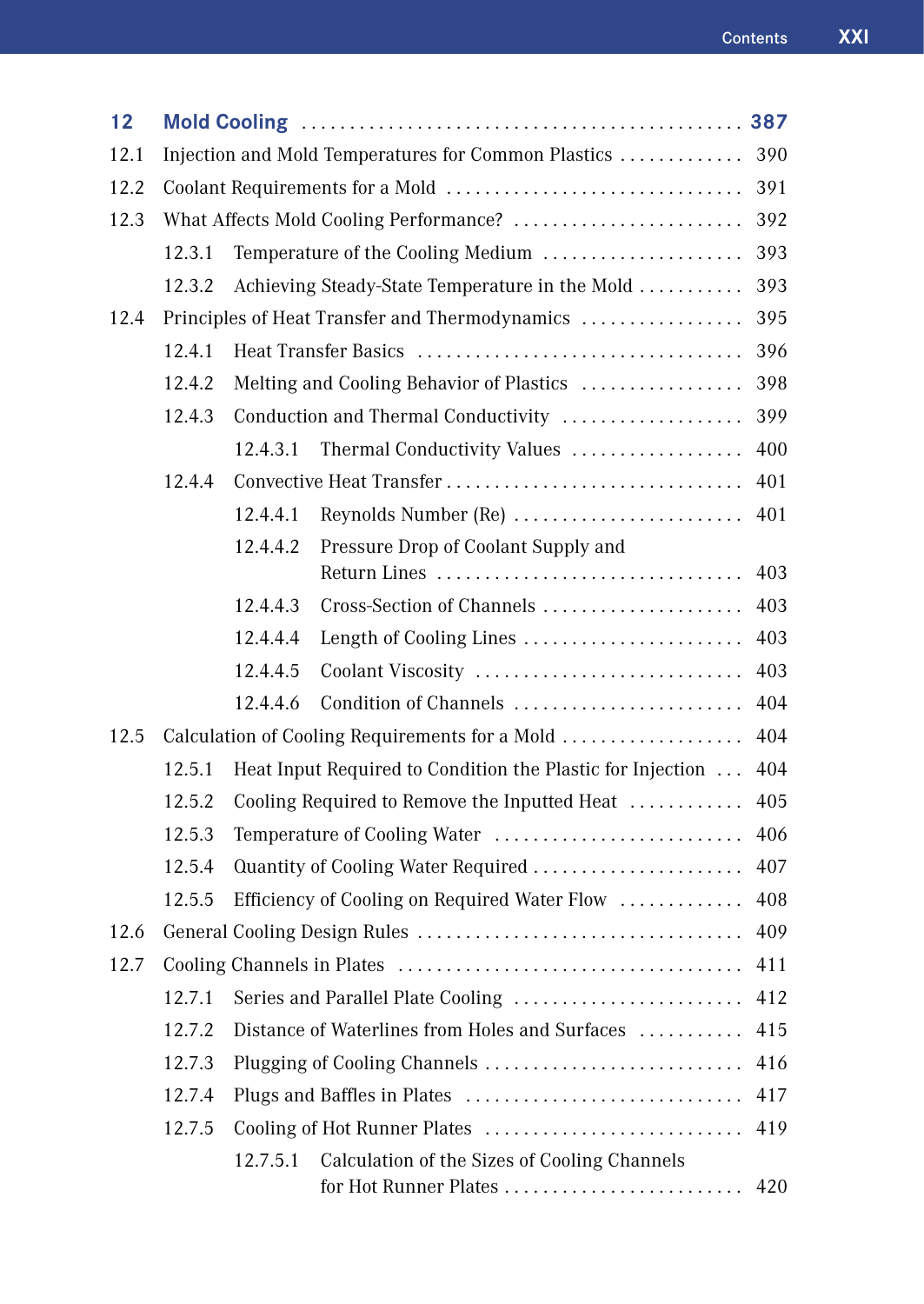| 12.8 |        | Layout of Cooling Channels in Inserts                         | 422 |
|------|--------|---------------------------------------------------------------|-----|
|      | 12.8.1 | Shrinkage of Plastic and Cooling Layout                       | 424 |
|      | 12.8.2 | Preventing Water Leakage in the Mold                          | 426 |
|      | 12.8.3 | Cooling Channel Distances in Inserts                          | 428 |
|      | 12.8.4 | Distance to Pipe Threads and Fittings                         | 430 |
|      | 12.8.5 | Cooling Channels Split between Inserts                        | 430 |
|      | 12.8.6 |                                                               | 431 |
|      |        | Drilled and Milled Cooling Circuits in Flat Parts<br>12.8.6.1 | 431 |
|      | 12.8.7 | Cooling Design for Cup-Shaped Products                        | 433 |
|      |        | 12.8.7.1<br>Cavity Cooling in Cup-Shaped Products             | 433 |
|      |        | 12.8.7.2<br>Core Cooling of Cup-Shaped Products               | 439 |
|      |        | 12.8.7.3<br>Cooling of Inserts                                | 448 |
|      | 12.8.8 | Use of CAE Molding Simulation for Cooling Design              |     |
|      |        |                                                               | 449 |
| 12.9 |        |                                                               | 452 |
|      |        |                                                               | 453 |
| 13   |        |                                                               |     |
| 13.1 |        |                                                               | 457 |
| 13.2 |        | Taper or Straight Interlock Alignment between Plates          | 459 |
| 13.3 |        | Taper Lock between Each Cavity and Core                       | 462 |
|      | 13.3.1 |                                                               | 466 |
|      | 13.3.2 | Core Lock and Cavity Lock Alignment                           | 467 |
| 13.4 |        |                                                               | 470 |
|      |        |                                                               |     |
|      | 13.4.1 |                                                               | 474 |
|      | 13.4.2 | Restoring Preload by Grinding of the Tapers                   | 475 |
|      | 13.4.3 | Mounting of Stacks to Mold Plates                             | 475 |
| 13.5 |        |                                                               | 476 |
| 14   |        | Melt Distribution and Gate Design                             | 479 |
| 14.1 |        |                                                               | 481 |
|      | 14.1.1 | Cold Runner, Single-Cavity Molds                              | 481 |
|      | 14.1.2 | Cold Runner, Two-Plate Molds                                  | 481 |
|      | 14.1.3 |                                                               | 483 |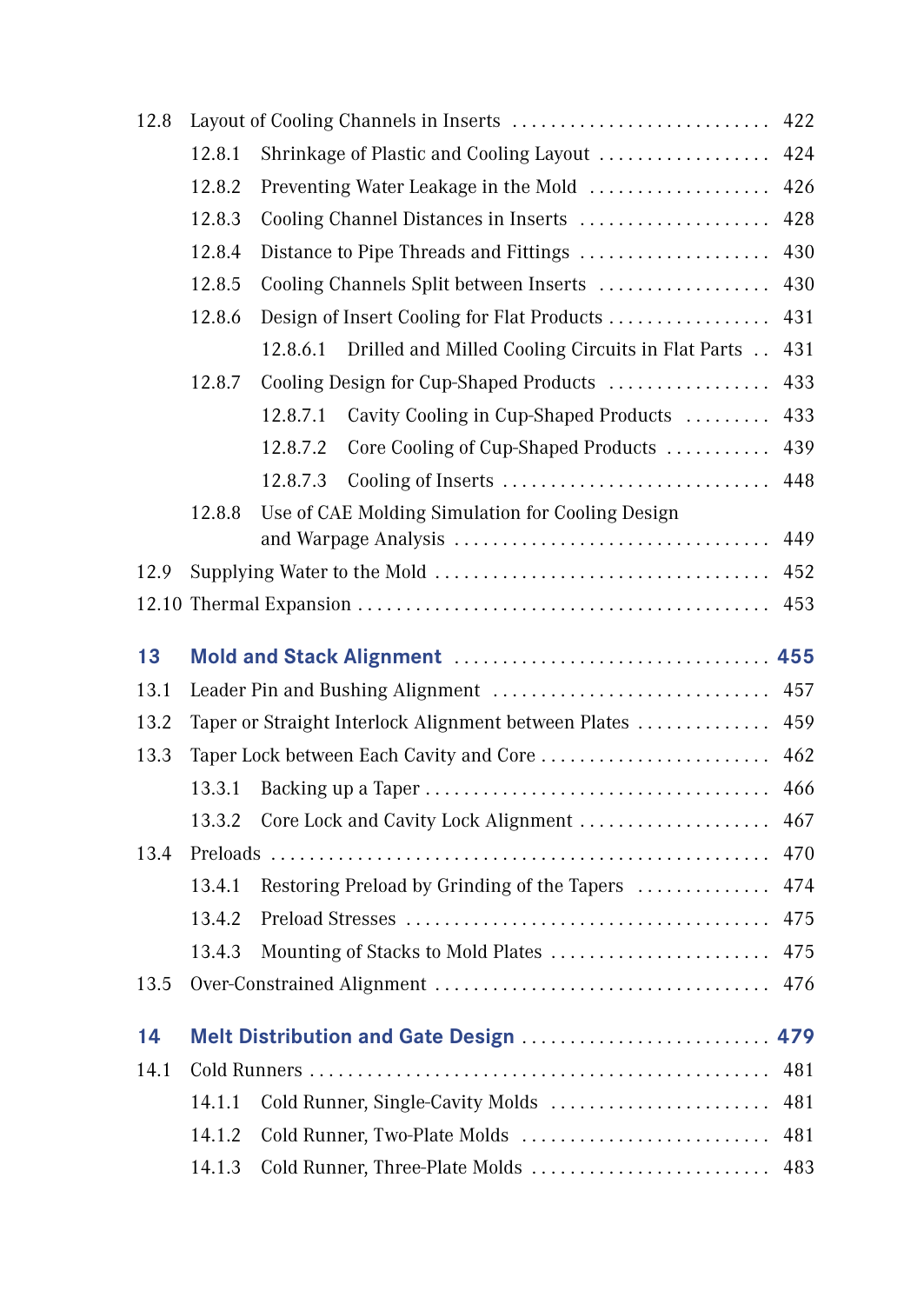| 14.1.4 |                                                  |                                                | 484                                                                                                                                                                                                                                                                                                                                                                                                              |
|--------|--------------------------------------------------|------------------------------------------------|------------------------------------------------------------------------------------------------------------------------------------------------------------------------------------------------------------------------------------------------------------------------------------------------------------------------------------------------------------------------------------------------------------------|
|        | 14.1.4.1                                         | General Features of a Cold Runner Gate         | 484                                                                                                                                                                                                                                                                                                                                                                                                              |
|        | 14.1.4.2                                         | Edge, Fan, Tab, and Diaphragm Gates            | 485                                                                                                                                                                                                                                                                                                                                                                                                              |
|        | 14.1.4.3                                         | Tunnel Gates                                   | 487                                                                                                                                                                                                                                                                                                                                                                                                              |
|        | 14.1.4.4                                         | Multiple Tunnel Gating                         | 489                                                                                                                                                                                                                                                                                                                                                                                                              |
|        | 14.1.4.5                                         | Curved or Submarine Tunnel Gating              | 489                                                                                                                                                                                                                                                                                                                                                                                                              |
|        | 14.1.4.6                                         | Three-Plate Gates                              | 490                                                                                                                                                                                                                                                                                                                                                                                                              |
|        | 14.1.4.7                                         | Optimizing the Cold Runner Gate Placement      | 491                                                                                                                                                                                                                                                                                                                                                                                                              |
| 14.1.5 |                                                  |                                                | 493                                                                                                                                                                                                                                                                                                                                                                                                              |
|        | 14.1.5.1                                         | <b>Multi-Cavity Runner Layouts</b>             | 496                                                                                                                                                                                                                                                                                                                                                                                                              |
|        |                                                  |                                                | 499                                                                                                                                                                                                                                                                                                                                                                                                              |
|        |                                                  |                                                | 499                                                                                                                                                                                                                                                                                                                                                                                                              |
|        |                                                  |                                                | 499                                                                                                                                                                                                                                                                                                                                                                                                              |
|        |                                                  |                                                | 500                                                                                                                                                                                                                                                                                                                                                                                                              |
| 14.3.1 |                                                  |                                                | 505                                                                                                                                                                                                                                                                                                                                                                                                              |
| 14.3.2 |                                                  |                                                | 506                                                                                                                                                                                                                                                                                                                                                                                                              |
| 14.3.3 | Layout and Balancing of Hot Runner Melt Channels |                                                | 507                                                                                                                                                                                                                                                                                                                                                                                                              |
|        | 14.3.3.1                                         | Bridge and Sub-Manifolds                       | 513                                                                                                                                                                                                                                                                                                                                                                                                              |
| 14.3.4 |                                                  |                                                | 514                                                                                                                                                                                                                                                                                                                                                                                                              |
|        | 14.3.4.1                                         | Plastic Inventory in the Hot Runner            | 515                                                                                                                                                                                                                                                                                                                                                                                                              |
| 14.3.5 |                                                  |                                                | 516                                                                                                                                                                                                                                                                                                                                                                                                              |
|        | 14.3.5.1                                         | Locating the Manifold                          | 516                                                                                                                                                                                                                                                                                                                                                                                                              |
|        | 14.3.5.2                                         | Thermal Expansion of the Manifold, Sealing the | 517                                                                                                                                                                                                                                                                                                                                                                                                              |
|        |                                                  |                                                | 518                                                                                                                                                                                                                                                                                                                                                                                                              |
|        | 14.3.5.4                                         |                                                | 520                                                                                                                                                                                                                                                                                                                                                                                                              |
| 14.3.6 | 522                                              |                                                |                                                                                                                                                                                                                                                                                                                                                                                                                  |
|        | 14.3.6.1                                         | Basics of Resistance Heaters                   | 523                                                                                                                                                                                                                                                                                                                                                                                                              |
|        | 14.3.6.2                                         |                                                | 523                                                                                                                                                                                                                                                                                                                                                                                                              |
|        | 14.3.6.3                                         | Heat Input per Mass of the Hot Runner Manifold | 525                                                                                                                                                                                                                                                                                                                                                                                                              |
|        | 14.3.6.4                                         |                                                | 526                                                                                                                                                                                                                                                                                                                                                                                                              |
| 14.3.7 |                                                  |                                                | 528                                                                                                                                                                                                                                                                                                                                                                                                              |
|        | 14.1.6                                           | 14.1.5.2<br>14.3.5.3                           | Cold Runner Gate Types and Configurations<br>Layout and Balancing of Cold Runner Melt Channels<br>(One Gate per Part)<br>Single-Cavity Multi-Gate Runner Layouts<br>Considerations for Specifying a Hot Runner<br>Overview of Hot Runner Design<br>The Hot Runner Manifold<br>Hot Runner Systems, and Nozzle Tip Position<br>Manifold Supports (Back-up Insulators)<br>Manifold Plate and Manifold Backing Plate |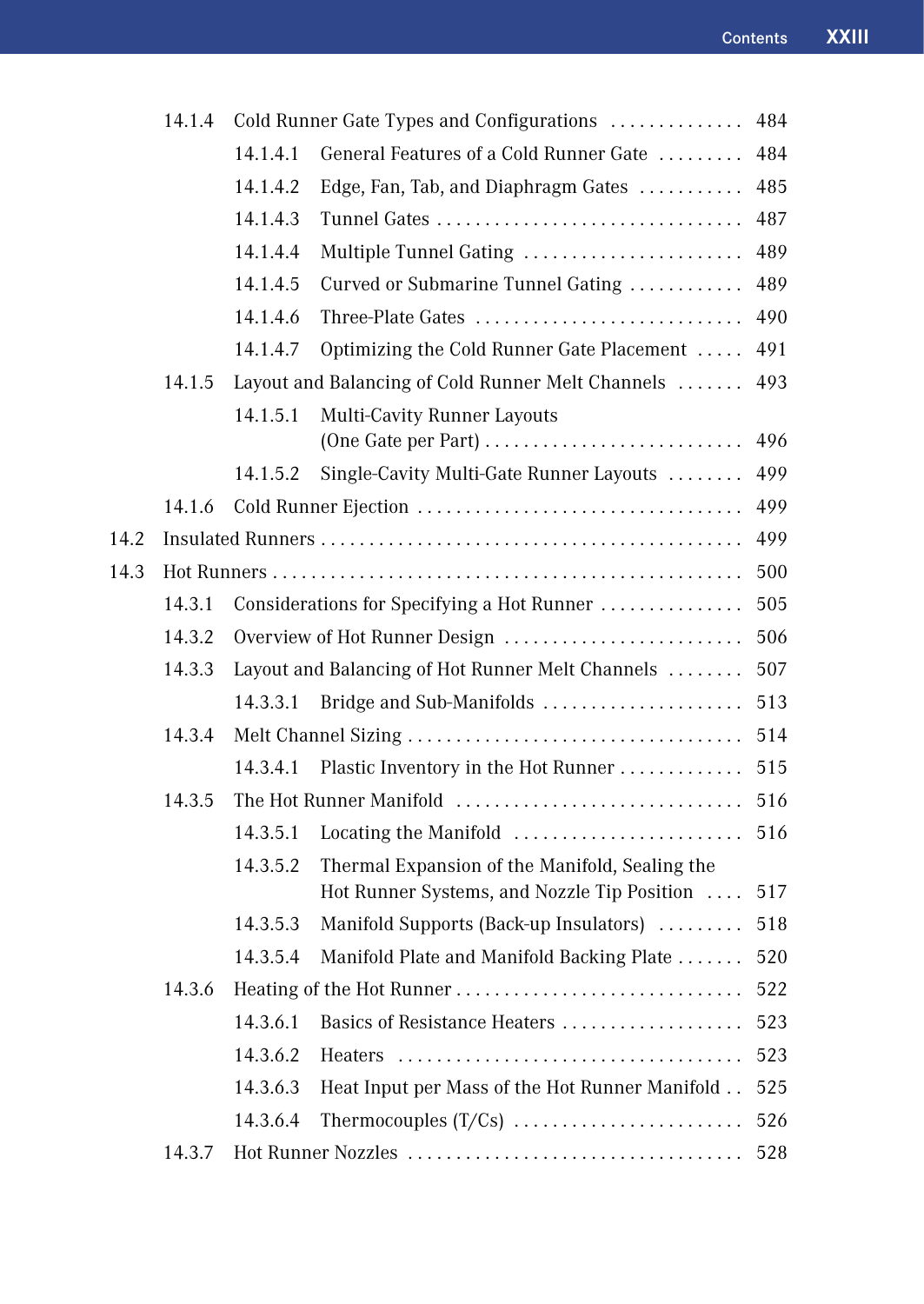|      | 14.3.8 | 529<br>Nozzle Tips and Gating in Hot Runners |                                                     |     |
|------|--------|----------------------------------------------|-----------------------------------------------------|-----|
|      |        | 14.3.8.1                                     |                                                     | 530 |
|      |        | 14.3.8.2                                     | Valve Gates                                         | 533 |
|      |        | 14.3.8.3                                     |                                                     | 537 |
|      | 14.3.9 |                                              | Hot Runner Temperature Controls                     | 538 |
|      |        |                                              | 14.3.10 Hot Runner Gate Location                    | 539 |
|      |        |                                              |                                                     | 539 |
|      |        |                                              |                                                     | 540 |
|      |        |                                              | 14.3.11.2 Gate and Melt Channel Size Calculation    | 541 |
|      |        |                                              | 14.3.11.3 Empirical Calculation of Gate Size        | 542 |
|      |        |                                              | 14.3.11.4 Gate Land Length                          | 543 |
|      |        |                                              |                                                     | 543 |
| 14.4 |        |                                              | Hot and Cold Runner Molds in Combination            | 544 |
| 14.5 |        |                                              | Selection of Hot Runner or Cold Runner System       | 546 |
| 15   |        |                                              |                                                     |     |
| 15.1 |        |                                              |                                                     | 550 |
|      | 15.1.1 |                                              | Characteristics of Steels and Other Mold Materials  | 551 |
| 15.2 |        |                                              |                                                     | 554 |
|      | 15.2.1 |                                              |                                                     | 558 |
|      |        | 15.2.1.1                                     | Pre-Hardened Steels                                 | 558 |
|      |        | 15.2.1.2                                     |                                                     | 558 |
|      |        | 15.2.1.3                                     | Stainless Steels                                    | 559 |
|      |        | 15.2.1.4                                     | Copper Alloys                                       | 559 |
| 15.3 |        |                                              |                                                     | 559 |
| 15.4 |        |                                              | Manufacturing Considerations for Choosing Materials | 560 |
|      | 15.4.1 |                                              |                                                     | 560 |
|      |        |                                              |                                                     |     |
|      | 15.4.2 |                                              |                                                     | 560 |
| 15.5 |        |                                              |                                                     | 560 |
| 15.6 |        |                                              | Overview of Surface Treatments                      | 562 |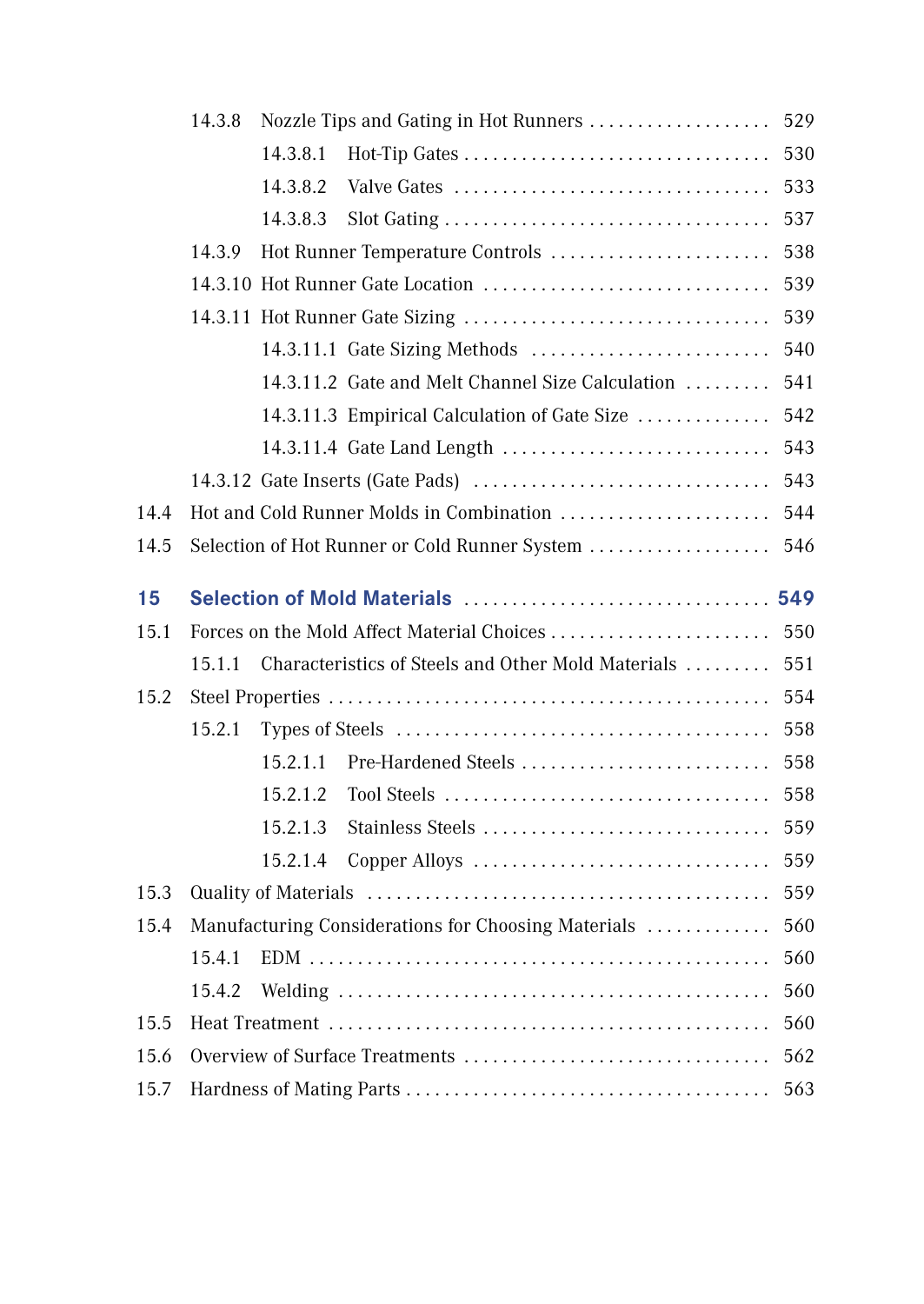| 16   |                                                       |          |                                                            | 565 |
|------|-------------------------------------------------------|----------|------------------------------------------------------------|-----|
| 16.1 |                                                       | 567      |                                                            |     |
| 16.2 |                                                       | 568      |                                                            |     |
| 16.3 |                                                       |          | Holding Action and Preload of Screws                       | 569 |
| 16.4 |                                                       |          | Influence of Temperature on Screws                         | 573 |
| 16.5 |                                                       |          |                                                            | 574 |
| 16.6 |                                                       |          |                                                            | 574 |
| 16.7 |                                                       |          |                                                            | 575 |
| 16.8 | Additional Recommendations Regarding Screws           |          |                                                            | 576 |
|      | 16.8.1                                                |          | Always Use Standard Available Screw Sizes and Lengths      | 576 |
|      | 16.8.2                                                |          | Increase the Depth of the Counter-Bore                     | 577 |
| 16.9 |                                                       |          |                                                            | 578 |
|      |                                                       |          |                                                            | 578 |
|      |                                                       |          |                                                            | 578 |
|      |                                                       |          |                                                            | 579 |
|      |                                                       |          | 16.10.3 Screws Secured by Plastic Inserts (Nylok™, etc.)   | 579 |
| 17   |                                                       |          |                                                            |     |
| 17.1 |                                                       |          | Conventional versus Geometric Tolerancing                  | 583 |
| 17.2 | Limitations of Conventional Dimensions and Tolerances |          |                                                            | 584 |
|      | 17.2.1                                                |          | Origins of Measurement                                     | 585 |
|      | 17.2.2                                                |          | Non-Repeatable Sizes and Centers                           | 586 |
|      | 17.2.3                                                |          |                                                            | 587 |
|      | 17.2.4                                                |          |                                                            | 589 |
| 17.3 |                                                       |          |                                                            | 591 |
|      | 17.3.1                                                |          | Three Core Steps for Applying or Inspecting GD&T           | 592 |
|      | 17.3.2                                                |          | Geometric Tolerancing Benefits versus Conventional         |     |
|      |                                                       |          |                                                            | 593 |
|      |                                                       | 17.3.2.1 | Clear Setup and Origins of Measurement                     | 593 |
|      |                                                       | 17.3.2.2 | Geometric Controls Apply to Features, not to<br>Dimensions | 595 |
|      |                                                       | 17.3.2.3 | Repeatable Sizes and Centers                               | 597 |
|      |                                                       |          |                                                            |     |
|      |                                                       | 17.3.2.4 | Tolerance Accumulation Is Minimized                        | 597 |
|      |                                                       | 17.3.2.5 | Tolerance Zones Are Uniform                                | 598 |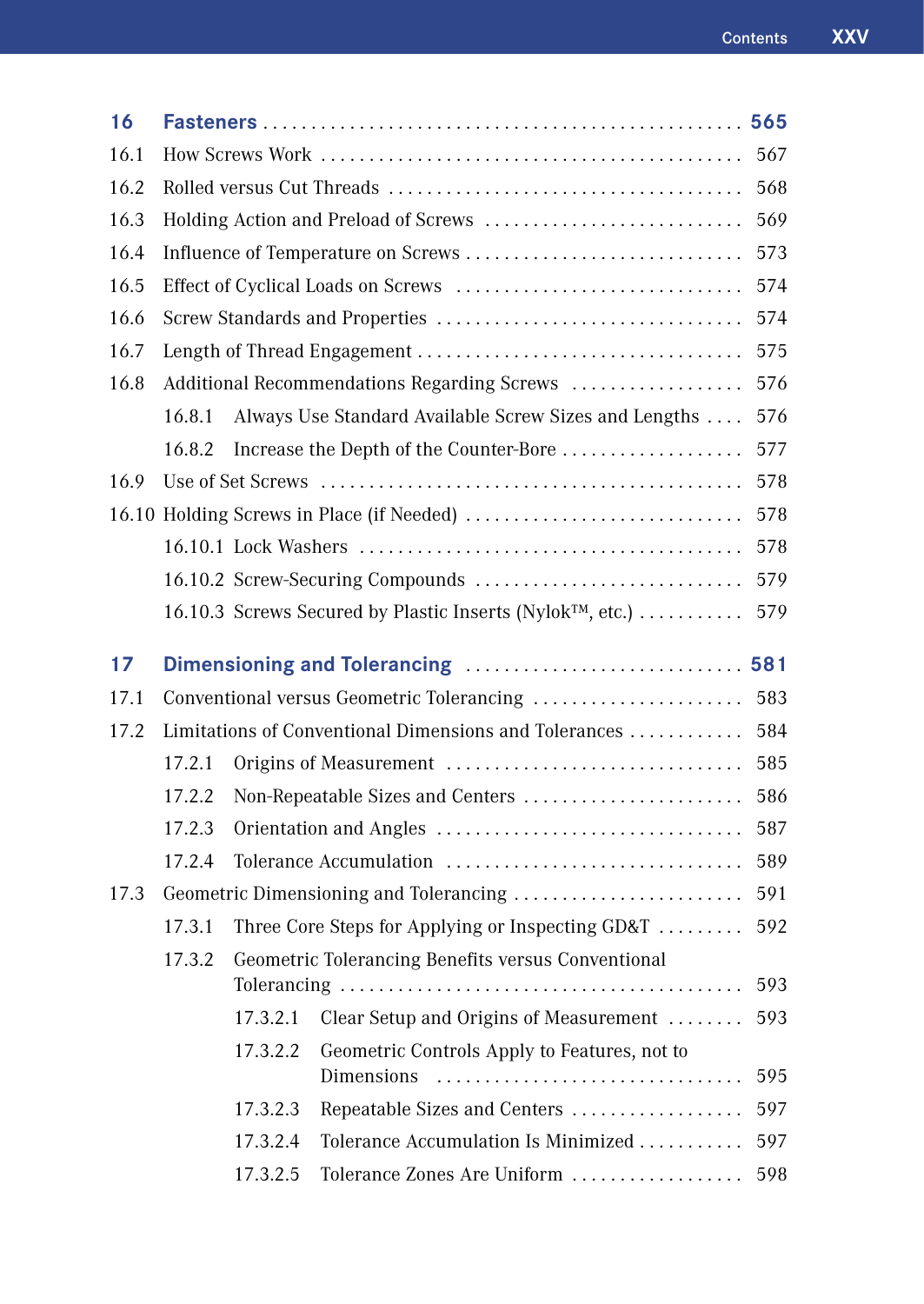|      |        | 17.3.2.6<br>Control of Patterns of Features                   | 598 |
|------|--------|---------------------------------------------------------------|-----|
|      |        | A Single Interpretation<br>17.3.2.7                           | 598 |
| 17.4 |        | Implementation of Geometric Tolerancing                       | 598 |
|      | 17.4.1 | Implementation of GD&T-Lite (not Recommended)                 | 599 |
|      | 17.4.2 | Implementation of GD&T Integration                            | 599 |
|      | 17.4.3 | Implementation of Model-Based Definition                      | 600 |
| 17.5 |        |                                                               | 601 |
|      | 17.5.1 | CAD Modelling Practices                                       | 601 |
|      | 17.5.2 | Materials, Manufacturing, and Inspection                      | 602 |
|      | 17.5.3 | Thermal Expansion and Tolerancing                             | 603 |
| 17.6 |        |                                                               | 603 |
|      | 17.6.1 | GD&T Applied to an Injection Mold Core                        | 604 |
|      | 17.6.2 | GD&T Applied to an Injection Mold Lock Ring                   | 606 |
|      | 17.6.3 | GD&T Applied to an Injection Mold Core Plate                  | 608 |
|      | 17.6.4 | GD&T and Mold Engineering                                     | 611 |
|      |        |                                                               |     |
| 18   |        |                                                               |     |
| 18.1 |        |                                                               | 613 |
| 18.2 |        |                                                               | 615 |
| 18.3 |        |                                                               | 618 |
| 18.4 |        |                                                               | 621 |
| 18.5 |        |                                                               | 623 |
| 18.6 |        | Overcap Lid (Using Stripper Ring Ejection)                    | 626 |
| 18.7 |        |                                                               | 628 |
| 18.8 |        | Urine Tub Cap (Using Stripper Ring Ejection)                  | 634 |
| 18.9 |        | Deli or Yellow Fats Container (Using Air Ejection and with    | 637 |
|      |        | 18.10 Stadium Cup (Using Core Lock Alignment)                 | 640 |
|      |        | 18.11 Polystyrene Tumbler (Using Stripper Ring Ejection)      | 643 |
|      |        | 18.12 False-Bottom Cup (Using Moving Cavity and Air Ejection) | 648 |
|      |        | 18.13 Round Closure (Using Stripper Ring (Bump-off) Ejection) | 649 |
|      |        |                                                               | 652 |
|      |        | 18.15 Rectangular Container with Tamper-Evident Skirt         | 654 |
|      |        |                                                               | 657 |
|      |        |                                                               |     |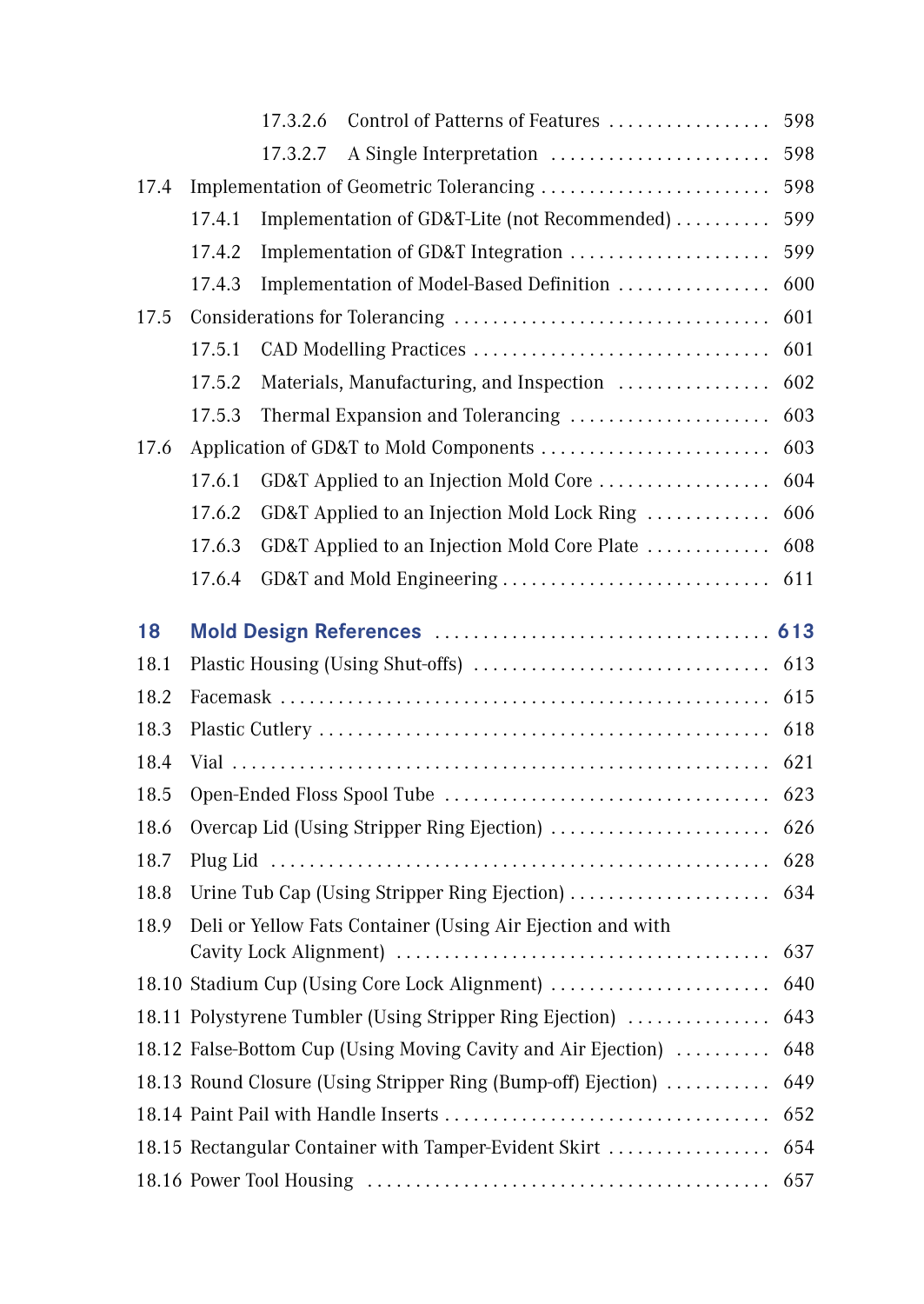|      |                                                 |                                                                                  | 662 |
|------|-------------------------------------------------|----------------------------------------------------------------------------------|-----|
|      | 663                                             |                                                                                  |     |
|      | 18.19 Preform (Using Neck Ring Ejection)<br>665 |                                                                                  |     |
|      |                                                 |                                                                                  | 670 |
|      |                                                 | 18.21 Rectangular Box with Undercuts (Using Split-Cavity Mold)                   | 673 |
|      |                                                 | 18.22 Detergent Cap (Using Unscrewing Ejection)                                  | 674 |
|      |                                                 |                                                                                  | 679 |
|      |                                                 |                                                                                  | 682 |
|      |                                                 |                                                                                  | 683 |
|      |                                                 |                                                                                  | 685 |
|      |                                                 | 18.27 Double-Walled Threaded Cap (Using Collapsible-Core Mold)                   | 687 |
|      |                                                 |                                                                                  | 689 |
|      |                                                 |                                                                                  | 690 |
|      |                                                 | 18.30 Oxygen Mask (with Side Core Retraction)                                    | 692 |
|      |                                                 |                                                                                  | 694 |
|      |                                                 | 18.32 Iron Housing (Using Split-Cavity Mold)                                     | 697 |
|      |                                                 | 18.33 Oral Care Product (Using Split-Cavity Mold)                                | 699 |
|      |                                                 | 18.34 Actuator (Using Split Cavity with Multi-Stage Ejection)                    | 705 |
| 19   |                                                 | Mold Testing, Approval, and Troubleshooting                                      | 707 |
| 19.1 |                                                 | Information to Be Supplied to the Mold Tester                                    | 707 |
| 19.2 |                                                 | Dry-Cycle Testing before Injecting Plastic                                       | 708 |
|      | 19.2.1                                          | Bluing to Ensure Proper Shut-off, Venting, and                                   |     |
|      |                                                 |                                                                                  | 710 |
|      |                                                 |                                                                                  |     |
|      | 19.2.2                                          | Procedure for Aligning Mold Halves in the                                        |     |
|      |                                                 |                                                                                  | 712 |
|      | 19.2.3                                          | Lead Test Procedure to Check Wall Thicknesses and                                | 712 |
| 19.3 |                                                 | Alignment                                                                        | 713 |
|      | 19.3.1                                          |                                                                                  | 714 |
| 19.4 |                                                 |                                                                                  | 718 |
|      | 19.4.1                                          |                                                                                  | 719 |
| 19.5 |                                                 | General Color Change Procedure<br>Mold Test Information and Data to Be Collected | 720 |